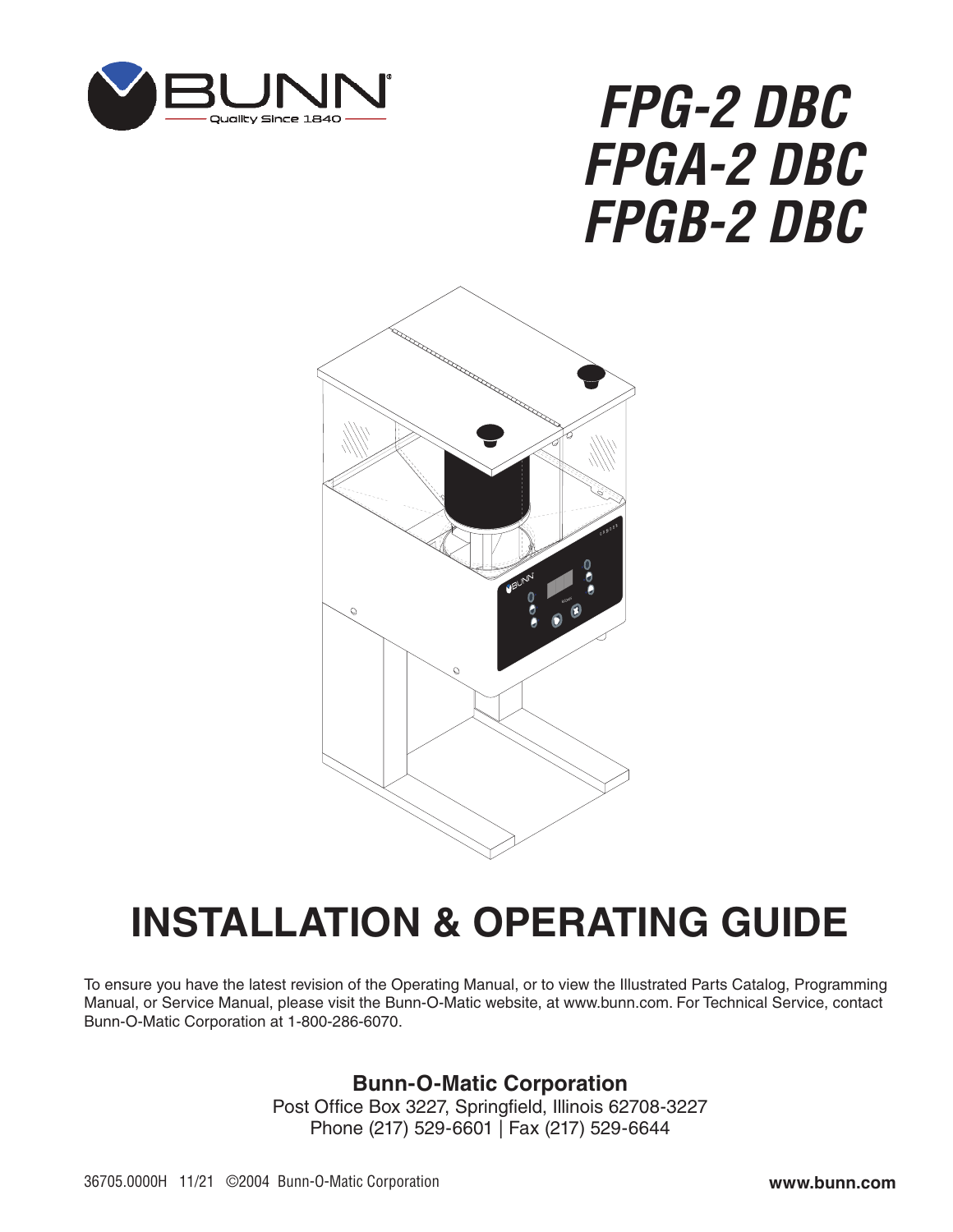#### **BUNN-O-MATIC COMMERCIAL PRODUCT WARRANTY**

Bunn-O-Matic Corp. ("BUNN") warrants equipment manufactured by it as follows:

1) Airpots, thermal carafes, decanters, GPR servers, iced tea/coffee dispensers, MCP/MCA pod brewers thermal servers and Thermofresh servers (mechanical and digital)- 1 year parts and 1 year labor.

2) All other equipment - 2 years parts and 1 year labor plus added warranties as specified below:

- a) Electronic circuit and/or control boards parts and labor for 3 years.
- b) Compressors on refrigeration equipment 5 years parts and 1 year labor.
- c) Grinding burrs on coffee grinding equipment to grind coffee to meet original factory screen sieve analysis parts and labor for 4 years or 40,000 pounds of coffee, whichever comes first.

These warranty periods run from the date of installation BUNN warrants that the equipment manufactured by it will be commercially free of defects in material and workmanship existing at the time of manufacture and appearing within the applicable warranty period. This warranty does not apply to any equipment, component or part that was not manufactured by BUNN or that, in BUNN's judgment, has been affected by misuse, neglect, alteration, improper installation or operation, improper maintenance or repair, non periodic cleaning and descaling, equipment failures related to poor water quality, damage or casualty. In addition, the warranty does not apply to replacement of items subject to normal use including but not limited to user replaceable parts such as seals and gaskets. This warranty is conditioned on the Buyer 1) giving BUNN prompt notice of any claim to be made under this warranty by telephone at (217) 529-6601 or by writing to Post Office Box 3227, Springfield, Illinois 62708-3227; 2) if requested by BUNN, shipping the defective equipment prepaid to an authorized BUNN service location; and 3) receiving prior authorization from BUNN that the defective equipment is under warranty.

**THE FOREGOING WARRANTY IS EXCLUSIVE AND IS IN LIEU OF ANY OTHER WARRANTY, WRITTEN OR ORAL, EX-PRESS OR IMPLIED, INCLUDING, BUT NOT LIMITED TO, ANY IMPLIED WARRANTY OF EITHER MERCHANTABILITY OR FITNESS FOR A PARTICULAR PURPOSE.** The agents, dealers or employees of BUNN are not authorized to make modifications to this warranty or to make additional warranties that are binding on BUNN. Accordingly, statements by such individuals, whether oral or written, do not constitute warranties and should not be relied upon.

If BUNN determines in its sole discretion that the equipment does not conform to the warranty, BUNN, at its exclusive option while the equipment is under warranty, shall either 1) provide at no charge replacement parts and/or labor (during the applicable parts and labor warranty periods specified above) to repair the defective components, provided that this repair is done by a BUNN Authorized Service Representative; or 2) shall replace the equipment or refund the purchase price for the equipment.

#### **THE BUYER'S REMEDY AGAINST BUNN FOR THE BREACH OF ANY OBLIGATION ARISING OUT OF THE SALE OF THIS EQUIPMENT, WHETHER DERIVED FROM WARRANTY OR OTHERWISE, SHALL BE LIMITED, AT BUNN'S SOLE OPTION AS SPECIFIED HEREIN, TO REPAIR, REPLACEMENT OR REFUND.**

In no event shall BUNN be liable for any other damage or loss, including, but not limited to, lost profits, lost sales, loss of use of equipment, claims of Buyer's customers, cost of capital, cost of down time, cost of substitute equipment, facilities or services, or any other special, incidental or consequential damages.

392, AutoPOD, AXIOM, BrewLOGIC, BrewMETER, Brew Better Not Bitter, BrewWISE, BrewWIZARD, BUNN Espress, BUNN Family Gourmet, BUNN Gourmet, BUNN Pour-O-Matic, BUNN, BUNN with the stylized red line, BUNNlink, Bunn-OMatic, Bunn-O-Matic, BUNNserve, BUNNSERVE with the stylized wrench design, Cool Froth, DBC, Dr. Brew stylized Dr. design, Dual, Easy Pour, EasyClear, EasyGard, FlavorGard, Gourmet Ice, Gourmet Juice, High Intensity, iMIX, Infusion Series, Intellisteam, My Café, Phase Brew, PowerLogic, Quality Beverage Equipment Worldwide, Respect Earth, Respect Earth with the stylized leaf and coffee cherry design, Safety-Fresh, savemycoffee.com, Scale-Pro, Silver Series, Single, Smart Funnel, Smart Hopper, SmartWAVE, Soft Heat, SplashGard, The Mark of Quality in Beverage Equipment Worldwide, ThermoFresh, Titan, trifecta, Velocity Brew, A Partner You Can Count On, Air Brew, Air Infusion, Beverage Bar Creator, Beverage Profit Calculator, Brew better, not bitter., BUNNSource, Coffee At Its Best, Cyclonic Heating System, Daypart, Digital Brewer Control, Nothing Brews Like a BUNN, Pouring Profits, Signature Series, Tea At Its Best, The Horizontal Red Line, Ultra are either trademarks or registered trademarks of Bunn-O-Matic Corporation.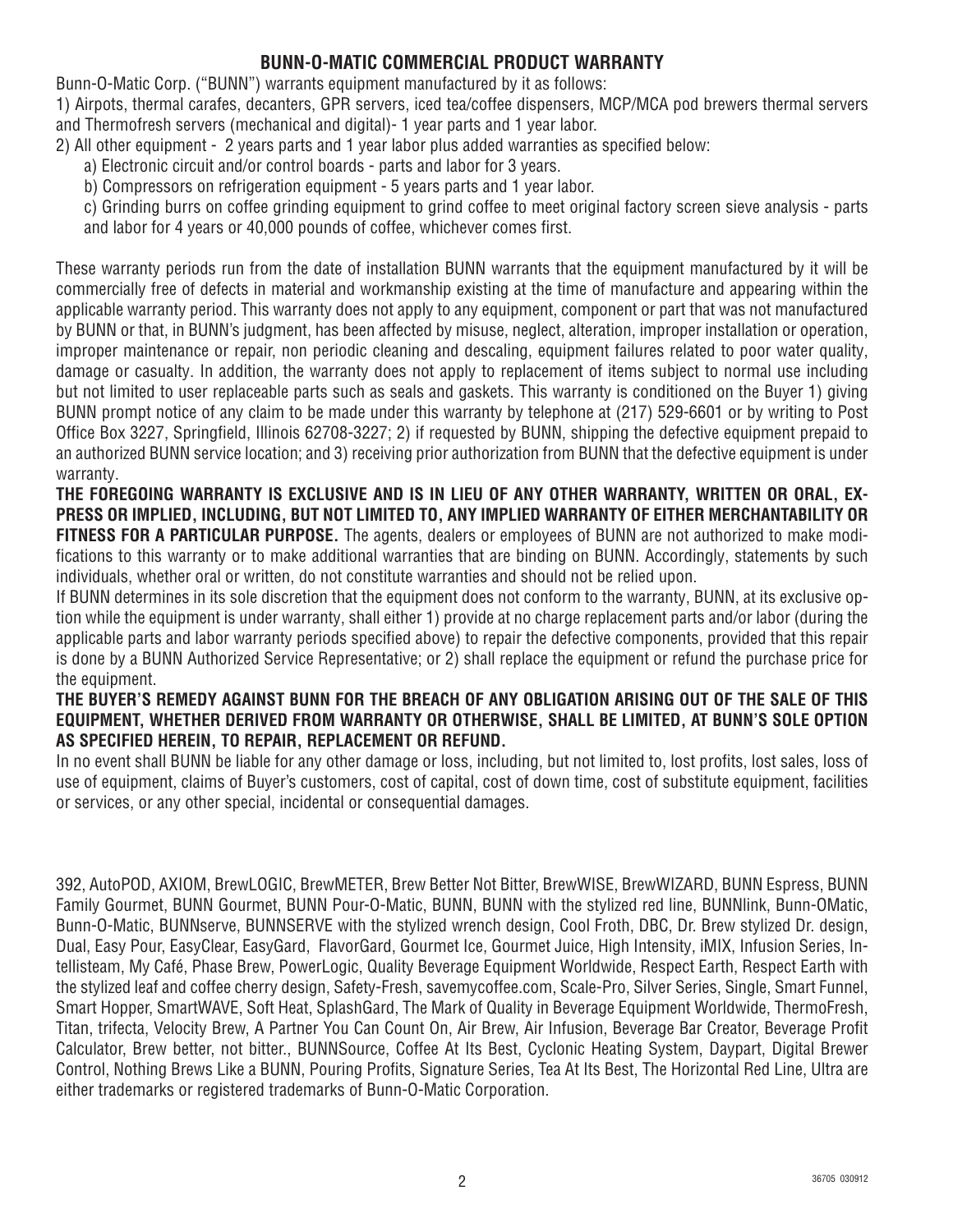## **CONTENTS**

#### **INTRODUCTION**

The FPG-2 DBC will store up-to three pounds of whole bean coffee in each of two hoppers and grind it to a preset grind and amount into an awaiting funnel and filter from most commercial drip coffee brewers. The equipment is only for indoor use on a sturdy counter or shelf. Adequate space must be available above the grinder to raise the lids when adding beans. Use only with whole bean coffee.

The grind is preset at the factory to **drip** specifications as set forth by the United States Department of Commerce and adopted by the Coffee Brewing Center of the Pan American Coffee Bureau. Adjustments may be made to alter both the amount and grind from the factory setting.

## **USER NOTICES**

Carefully read and follow all notices on the grinder and in this manual. They were written for your protection. All notices on the grinder are to be kept in good condition. Replace any unreadable or damaged labels.

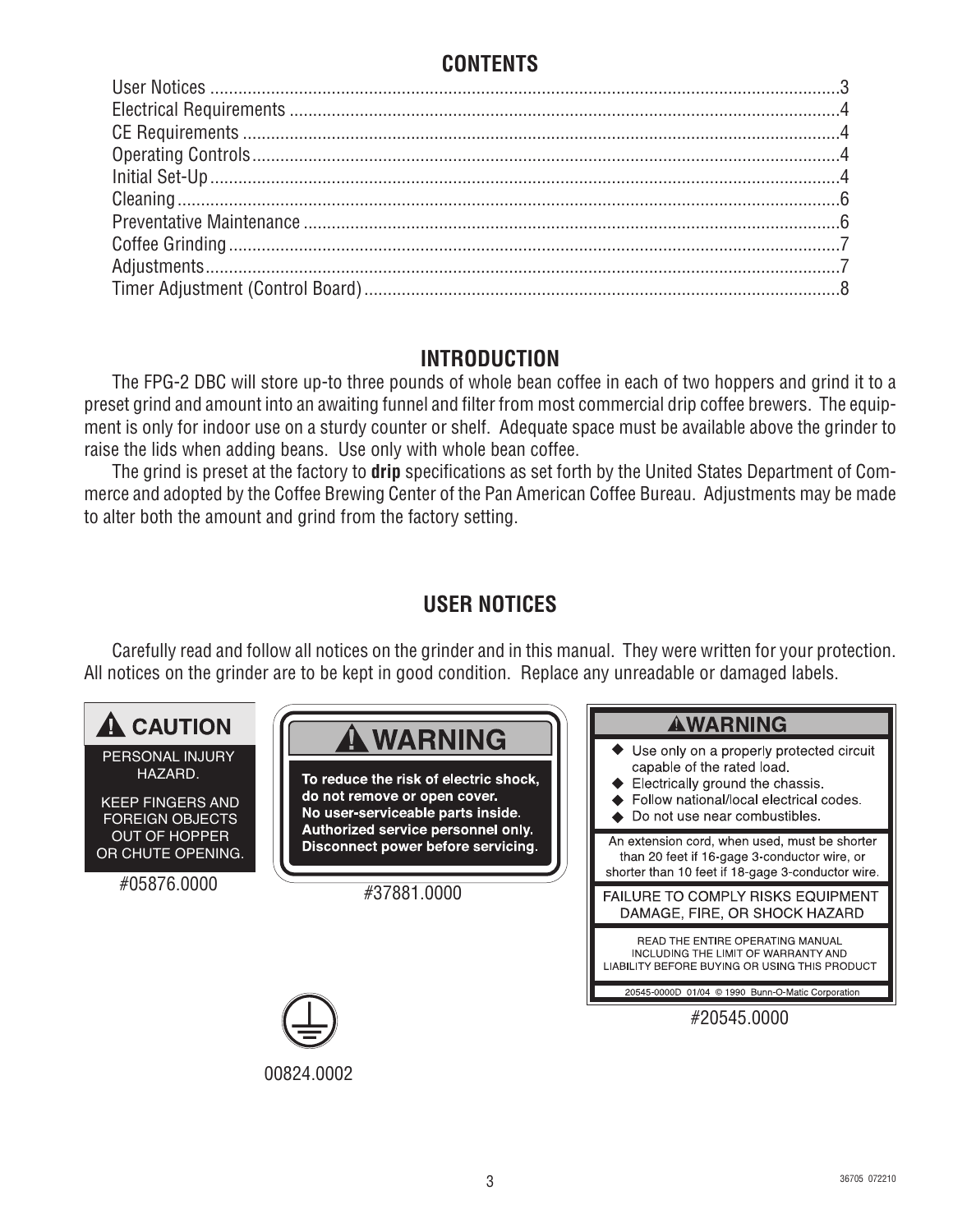## **ELECTRICAL REQUIREMENTS**

This grinder has an attached cordset and requires 2-wire, grounded service rated:

120 volts ac, 15 amp, single phase, 60 Hz, for domestic grinders.

220-240 volts ac, 10 amp, single phase, 50 Hz, for most international grinders.

100 volts ac, 15 amp, single phase, for some international grinders.

## **CE REQUIREMENTS**

- This appliance must be installed in locations where it can be overseen by trained personnel.
- For proper operation, this appliance must be installed where the temperature is between 5°C to 35°C.
- Appliance shall not be tilted more than 10° for safe operation.
- An electrician must provide electrical service as specified in conformance with all local and national codes.
- This appliance must not be cleaned by water jet.
- This appliance is not intended for use by persons (including children) with reduced physical, sensory or mental capabilities, or lack of experience and knowledge, unless they have been given instructions concerning use of this appliance by a person responsible for its safety.
- Children should be supervised to ensure they do not play with the appliance.
- If the power cord is ever damaged, it must be replaced by the manufacturer or authorized service personnel with a special cord available from the manufacturer or its authorized service personnel in order to avoid a hazard.
- Machine must not be immersed for cleaning.

• These appliances are inteded to be used for commercial applications, for example in kitchens of restaurants, canteens, hospitals and in commercial enterprises such as bakeries, butcheries, etc, but not for continuous mass production of food.

## **OPERATING CONTROLS (early models)**

#### **Grind Pad (a)**

Pressing **GRIND** initiates a timed grind cycle. **Stop Pad (b)**

Pressing **STOP** ends the operation of the grinder. **® PAD (c)**

Pressing the ® pad allows programming access (see page 8).

#### **Hopper/Batch Selector Pads (d)**

These pads are located on the funnel depictions on each side of the grinder with a total of 6 pads. Selecting one of these pads will select the amount of grind and side from which to grind.

Example: Selecting the lower pad on the left side will grind enough beans from the left side of the grinder to brew the amount programmed into grinder.

#### **Control Board**

The control board determines the amount of beans that will leave the hopper in a grind cycle. The timer portion can be adjusted to dispense a different amount from each hopper and each batch size. The scale is from 0.4 to 99.9 seconds. Refer to the Adjustments section for timer setting chart (page 5).

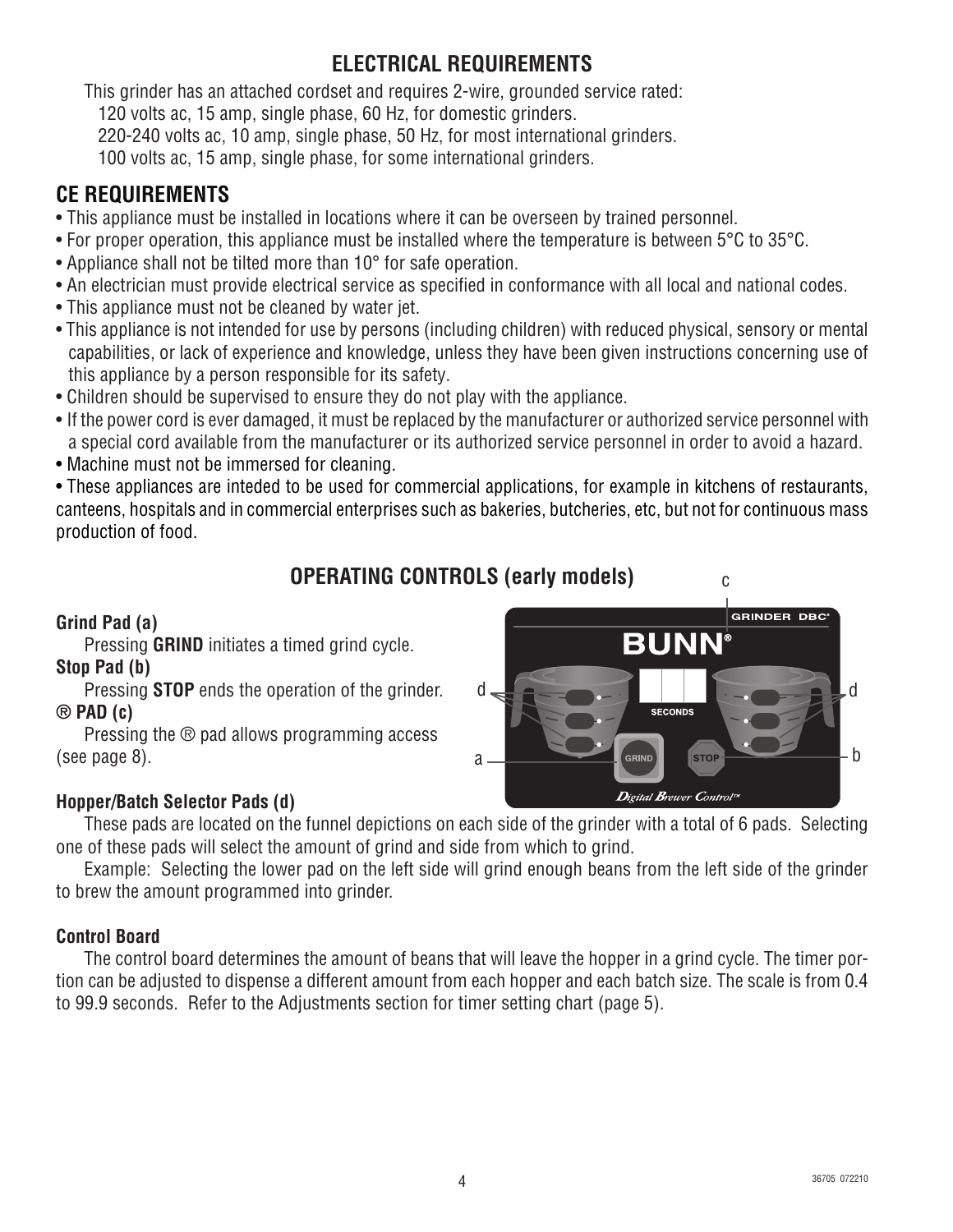

#### **Grind Pad (a)**

Pressing the **GRIND** button initiates a timed grind cycle.

#### **Stop Pad (b)**

 $\frac{4}{100}$  cm Pressing the **STOP** button ends the operation of the grinder.

#### **PAD (c)**

Pressing the **hidden button** allows programming access (see page 8).

#### **Hopper/Batch Selector Pads (d)**

These pads are located on the funnel depictions on each side of the grinder with a total of 6 pads. Selecting one of these pads will select the amount of grind and side from which to grind.

Example: Selecting the lower pad on the left side will grind enough beans from the left side of the grinder to brew the amount programmed into grinder.

#### **Power ON/OFF Pad (e) (100V Models)**

Pressing the ON/OFF pad alternately turns the grinder on and off.

#### **Control Board**

The control board determines the amount of beans that will leave the hopper in a grind cycle. The timer portion can be adjusted to dispense a different amount from each hopper and each batch size. The scale is from 0.4 to 99.9 seconds for software version XX.41 and lower, and 0.4 to 60 seconds for software version XX.42 and higher. Refer to the Adjustments section for timer setting chart (page 8).

## **INITIAL SET-UP**

- 1. Open the top lid. Clear all foreign objects and shipping material from the hopper compartment and the entrance to the grind chamber.
- 2. Plug in the grinder.
- 3. Fill the hopper compartments with whole bean coffee. (Capacity 6 pounds each). The grinder is now ready for use.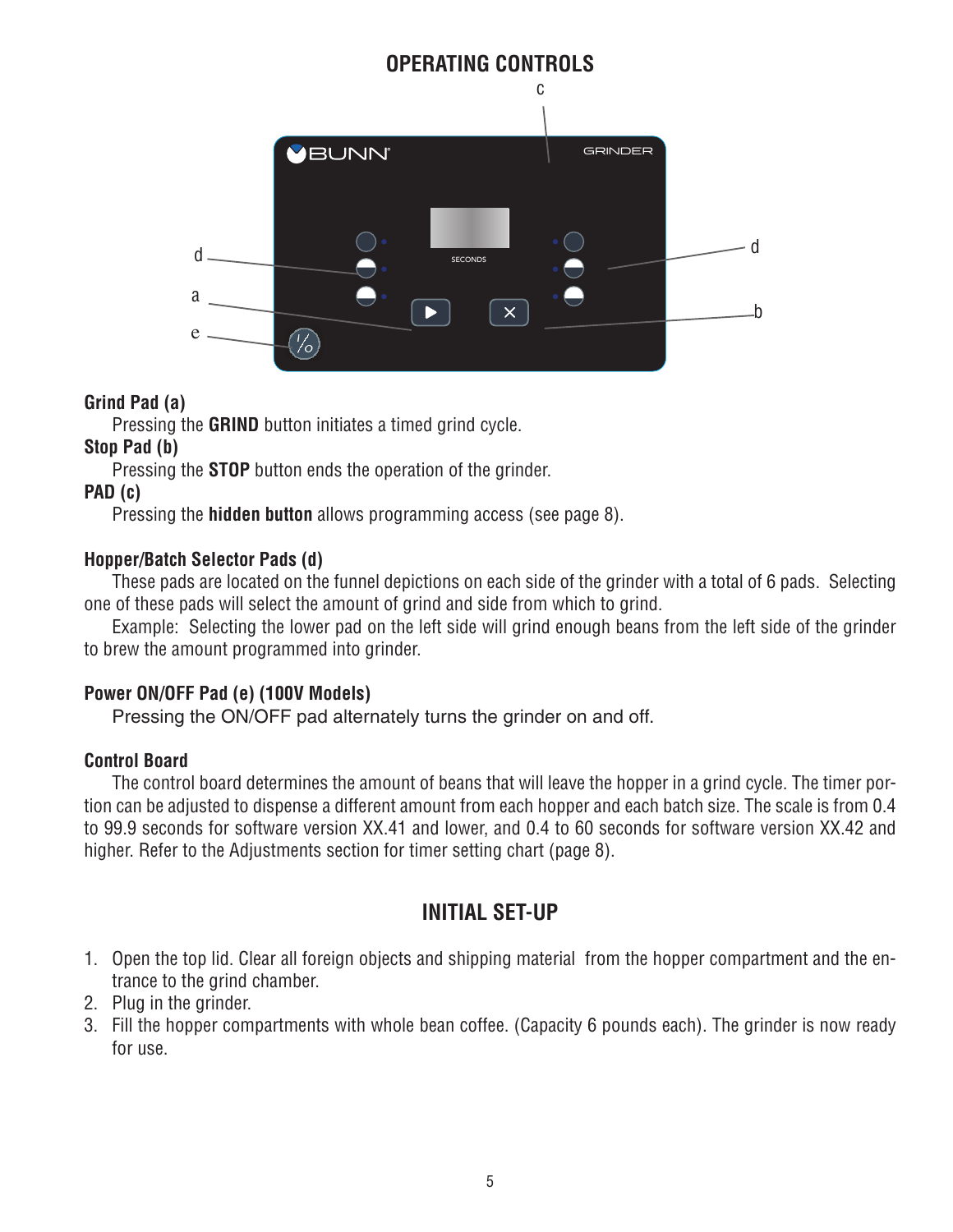### **WEEKLY CLEANING**

Clean all exterior surfaces using a damp cloth rinsed in any mild, nonabrasive, liquid detergent. Care should be taken not to scratch the grinder with any abrasive material.

## **6 MONTH CLEANING**

**WARNING** - Unplug the grinder before the removal of any panel or grind chamber-housing parts.

- 1. Empty all beans from both hopper(s).
- 2. Plug-in the grinder, place funnel with filter into funnel rails. Press the Off/On/Start switch to the "START" lower position and release. Run a few grind cycles until all the coffee in the grind chamber is dispensed and disconnect grinder from the power source.
- 3. Remove the funnel with filter and carefully tip the grinder over on it's back.
- 4. Remove the two #10-32 screws securing burr housing cap assembly to the burr housing and remove the burr housing cap assembly.
- 5. Remove load disc and slide rotator with lower burr, spring and brass bushing off to the motor shaft.
- 6. Clean the grind chamber and all parts with a dry non-metalic bristle brush and wipe with a dry clean cloth.
- 7. Reinstall brass bushing (flanged end first), spring and rotor with lower burr onto the motor shaft. Reinstall load disc flat side toward rotar and burr housing cap assembly to the burr housing.
- 8. Refer to the initial setup/adjustments section to vary grind or weight of dispensed coffee if necessary.

#### **PREVENTIVE MAINTENANCE**

Bunn-O-Matic® Corporation recommends that preventive maintenance be performed at regular intervals. Maintenance should be performed by a qualified service technician. For Technical Service, contact Bunn-O-Matic® Corporation at 1-800-286-6070.

**NOTE**: Replacement parts or service caused by failure to perform required maintenance is not covered by warranty.

#### **6 Month**

Replace the dechaffer assembly.

20588.0000 Dechaffer Plate (2 required)

#### **1-Year**

- 1. On grinders with slide plates check the slide plates and clean.
- 2. Inspect and clean/replace burrs and grind chamber if necessary.
- 3. Adjust the burrs and grind time to your specifications for particulate size and throw weight.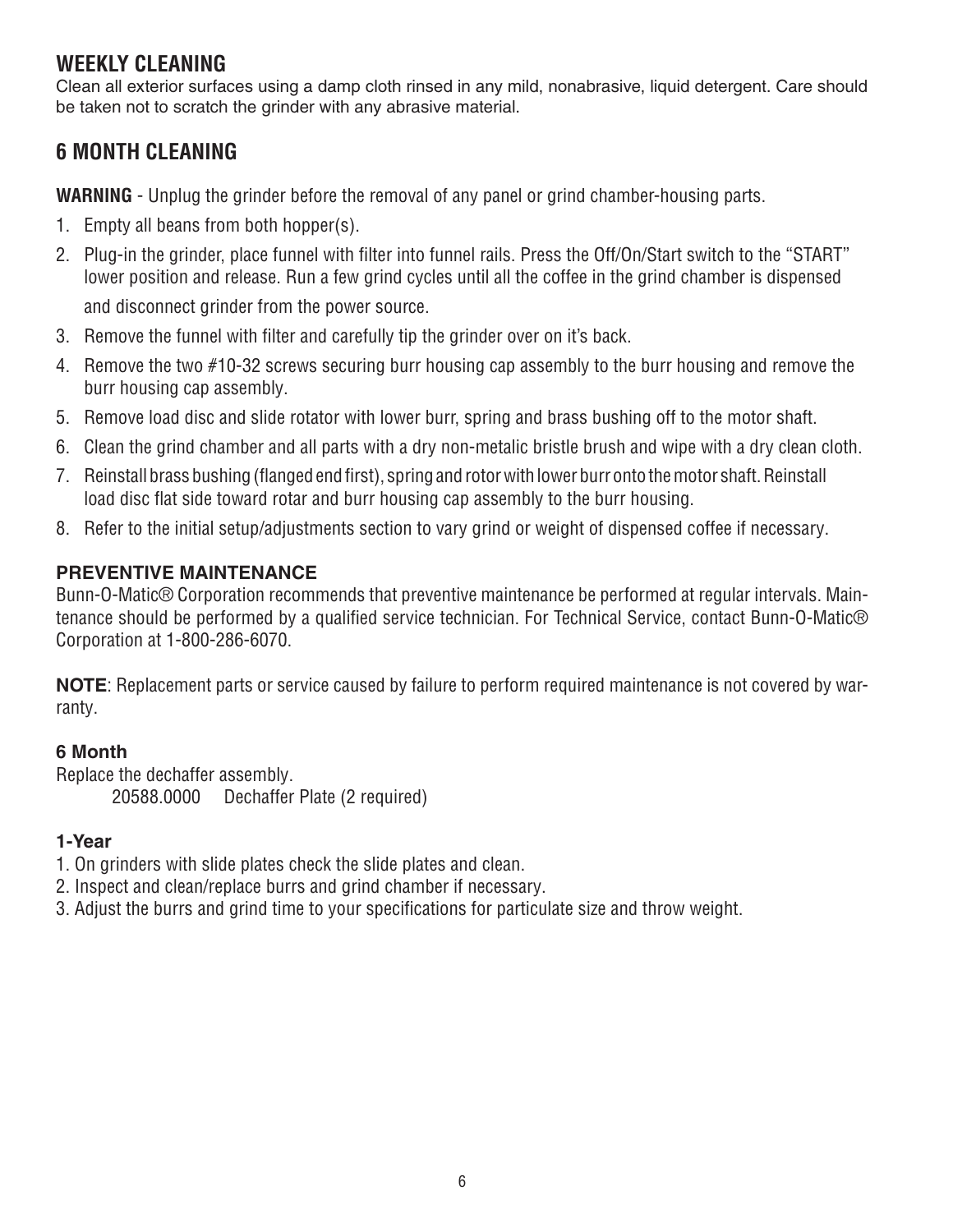## **COFFEE GRINDING**

- 1. Visually inspect the selected hopper for an ample supply of whole bean coffee.
- 2. Carafe Brewing: Place a paper filter into brew funnel. Insert funnel into rails and push until it stops.
- 3. French Press: Place French Press on grinder base and push towards rear until it stops.
- 4. Choose the batch size and side of grinder to use.
- 5. Press **GRIND**. The grinding action will stop automatically after the preset amount of ground coffee is dispensed into the funnel.

#### **ADJUSTMENTS**

The grind can be set from very fine to very coarse. The amount may be adjusted for use in most commercial coffee brewers. The following procedures should be used to make adjustments. A change in the burr adjustment will also change the amount dispensed. Any adjustment of the burrs should be followed by an adjustment of the timer.

#### **Burr Adjustment**

- 1. Unplug the grinder and empty all beans from the hoppers.
- 2. Plug in the grinder, press and release **GRIND** (with either hopper selected). Run a few grind cycles until all of the coffee in the grind chamber is used.
- 3. Remove funnel with filter and carefully tip the grinder over on its back.
- 4. Press **GRIND** and slowly turn the adjusting screw in a clockwise direction until a metallic whine is heard due to the rubbing of the grinding burrs. (It may be necessary to start more than one grind cycle to obtain this sound.)
- 5. Make a mark with a pen on the decal to note the position of the arrow on the grind adjustment screw.
- 6. The following settings approximately correspond to the CBC recognized grinds. All are referenced from the arrow position noted in #5.

**FINE GRIND:** Rotate the adjusting screw 7 hash marks in a counterclockwise direction. **DRIP GRIND:** Rotate the adjusting screw 8 hash marks in a counterclockwise direction. **REGULAR (COARSE) GRIND**: Rotate the adjusting screw 10 hash marks in a counterclockwise direction.

NOTE: Exact adjustment will vary according to bean roast or added flavoring.